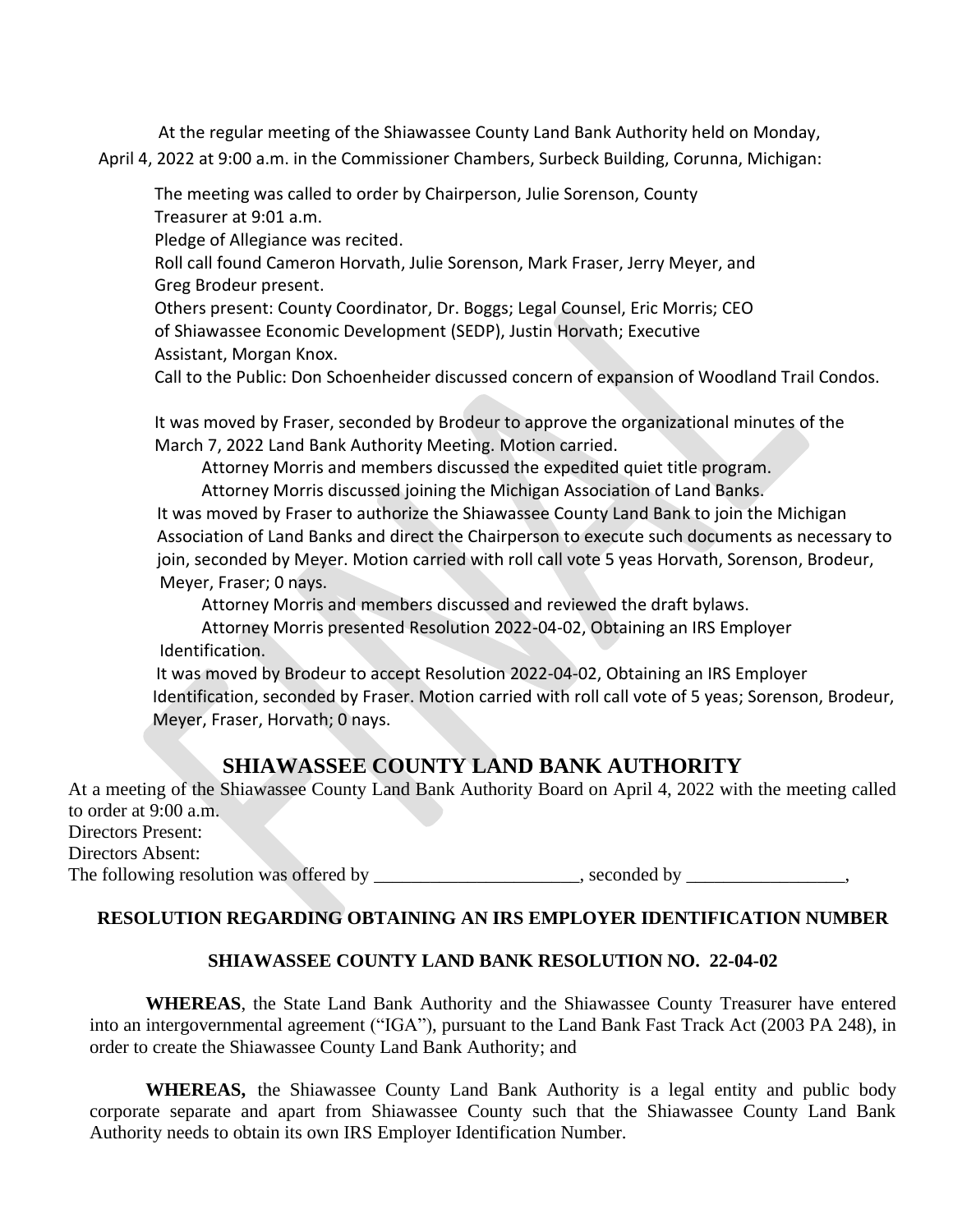**NOW, THEREFORE, BE IT RESOLVED,** that the Shiawassee County Land Bank Authority authorizes and directs the Chairperson and legal counsel to take such actions as necessary to obtain an IRS Employer Identification Number for the Shiawassee County Land Bank Authority.

Roll Call Vote: Ayes: Nays: Resolution declared adopted.

> Julie Sorenson Chairperson of the Shiawassee County Land Bank Authority Board

\_\_\_\_\_\_\_\_\_\_\_\_\_\_\_\_\_\_\_\_\_\_\_\_\_\_\_\_\_\_\_\_\_\_\_\_\_\_\_\_\_\_

I, the undersigned, Secretary of the Board of Directors of the Shiawassee County Land Bank Authority, do hereby certify that the foregoing is a true and complete copy of a Resolution adopted by the Shiawassee County Land Bank Authority, at its Meeting held on April 4, 2022.

> Gregory Brodeur Secretary of the Shiawassee County Land Bank Authority Board

\_\_\_\_\_\_\_\_\_\_\_\_\_\_\_\_\_\_\_\_\_\_\_\_\_\_\_\_\_\_\_\_\_\_\_\_\_\_\_\_